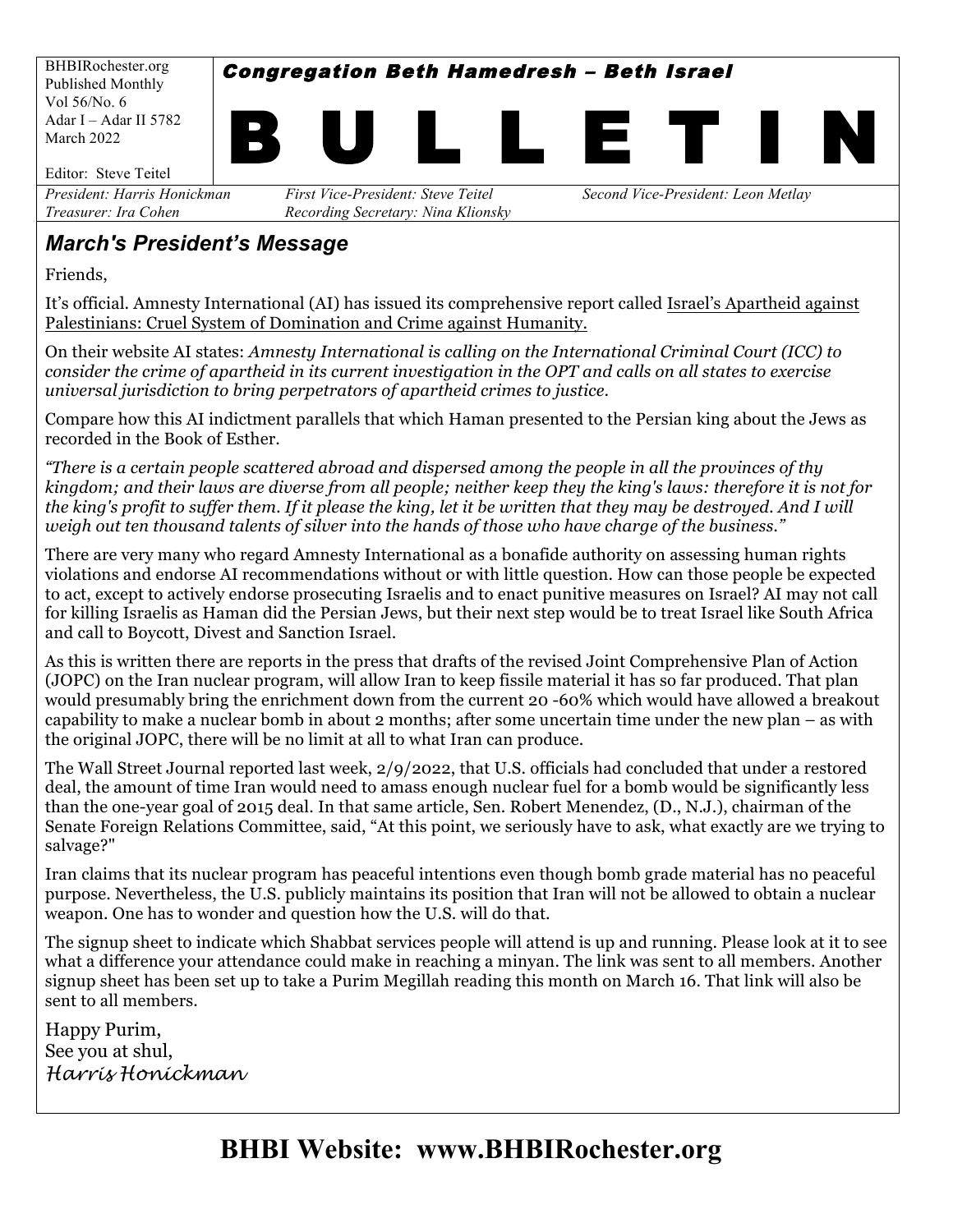## **BHBI CALENDAR OF EVENTS – MARCH 2022**

| Friday    | Mar 4    | 6:00 PM           | Erev Shabbat at Temple Beth Am in-person and on Zoom – see below for<br>further information (light candles 5:45 PM) |  |  |  |
|-----------|----------|-------------------|---------------------------------------------------------------------------------------------------------------------|--|--|--|
| Saturday  | Mar 5    | 10:00 AM          | Shabbat Morning Service at BHBI<br>Torah: Pekudei                                                                   |  |  |  |
| Sunday    | Mar 6    | $9:00 \text{ AM}$ | Service live streamed, visit www.BHBIRochester.org for the Zoom link                                                |  |  |  |
| Friday    | Mar 11   | 5:45 PM           | Kiddush in observation of <i>Shabbat Across America</i> on Zoom                                                     |  |  |  |
|           |          | 6:45 PM           | Erev Shabbat at Temple Beth Am on Zoom only – see below for further                                                 |  |  |  |
|           |          |                   | information (light candles 5:54 PM)                                                                                 |  |  |  |
| Saturday  | Mar 12   | $10:00$ AM        | Shabbat Morning Service at BHBI<br>Torah: Vayikra                                                                   |  |  |  |
| Sunday    | Mar 13   | $9:00$ AM         | Service live streamed, visit www.BHBIRochester.org for the Zoom link                                                |  |  |  |
| Monday    | Mar 14   | 7:30 PM           | BHBI Board of Trustees Meeting via Zoom                                                                             |  |  |  |
| Wednesday | Mar $16$ | 7:45 PM           | Erev Purim Service, joint with Temples Beth Am and Beth David at BHBI                                               |  |  |  |
| Friday    | Mar 18   | 6:00 PM           | Erev Shabbat at Temple Beth Am in-person and on Zoom-see below for                                                  |  |  |  |
|           |          |                   | further information (light candles 7:02 PM)                                                                         |  |  |  |
| Saturday  | Mar 19   | 10:00 AM          | Shabbat Morning Service at BHBI Torah: Tzav                                                                         |  |  |  |
| Sunday    | Mar $20$ | $9:00 \text{ AM}$ | Service live streamed, visit www.BHBIRochester.org for the Zoom link                                                |  |  |  |
| Friday    | Mar $25$ | 6:00 PM           | Erev Shabbat at Temple Beth Am in-person and on Zoom – see below for                                                |  |  |  |
|           |          |                   | further information (light candles 7:10 PM)                                                                         |  |  |  |
| Saturday  | Mar 26   | 10:00 AM          | Shabbat Morning Service at BHBI Torah: Shemini                                                                      |  |  |  |
| Sunday    | Mar 27   | 9:00 AM           | Service live streamed, visit www.BHBIRochester.org for the Zoom link                                                |  |  |  |

### **SHABBAT SERVICES**

**BHBI** has in-person **Shabbat Morning Services**, each Saturday at 10 AM. We meet indoors in our sanctuary, where we have six HEPA air filtering units running. All attendees must be vaccinated and wearing a surgical, KN95 or N95 face mask at all times. KN95 masks are available in the sanctuary for those who need. Seating is socially distanced. Sunday morning services continue on Zoom at 9:00 AM, see the shul website for the Zoom link.

**Temple Beth Am** has **Shabbat Evening Services** most Fridays at 6 PM live-streamed on Zoom and/or in-person (see calendar above). For in-person attendance, reservations are required at least two days before the service, by emailing Ronna Marsh at ronnamarsh@yahoo.com. Masks and proof of covid vaccination (a valid vaccination card or NYS Excelsior pass) are required. The Beth Am Zoom link is: https://us02web.zoom.us/j/6337493851

### **DONATIONS THANK YOU FOR YOUR GENEROSITY!**

In memory of Sherman Kleinstein *Sherris Kleinstein*

In memory of Lea Kron *Tamara Strubel*

In memory of Werner Schaffer *Stanley Schaffer*

In memory of Harry Aronow *Eileen Kovel*

In honor of the birthday of James Metlay who is now old enough to get vaccinated *Leon Metlay and Nina Klionsky*

### **TOPS CARDS**

Remember, *TOPS* Gift Cards are available through BHBI in \$50 denominations. To purchase *TOPS* Gift Cards, contact Ira Cohen at 943-1040 or by e-mail at gouldron@aol.com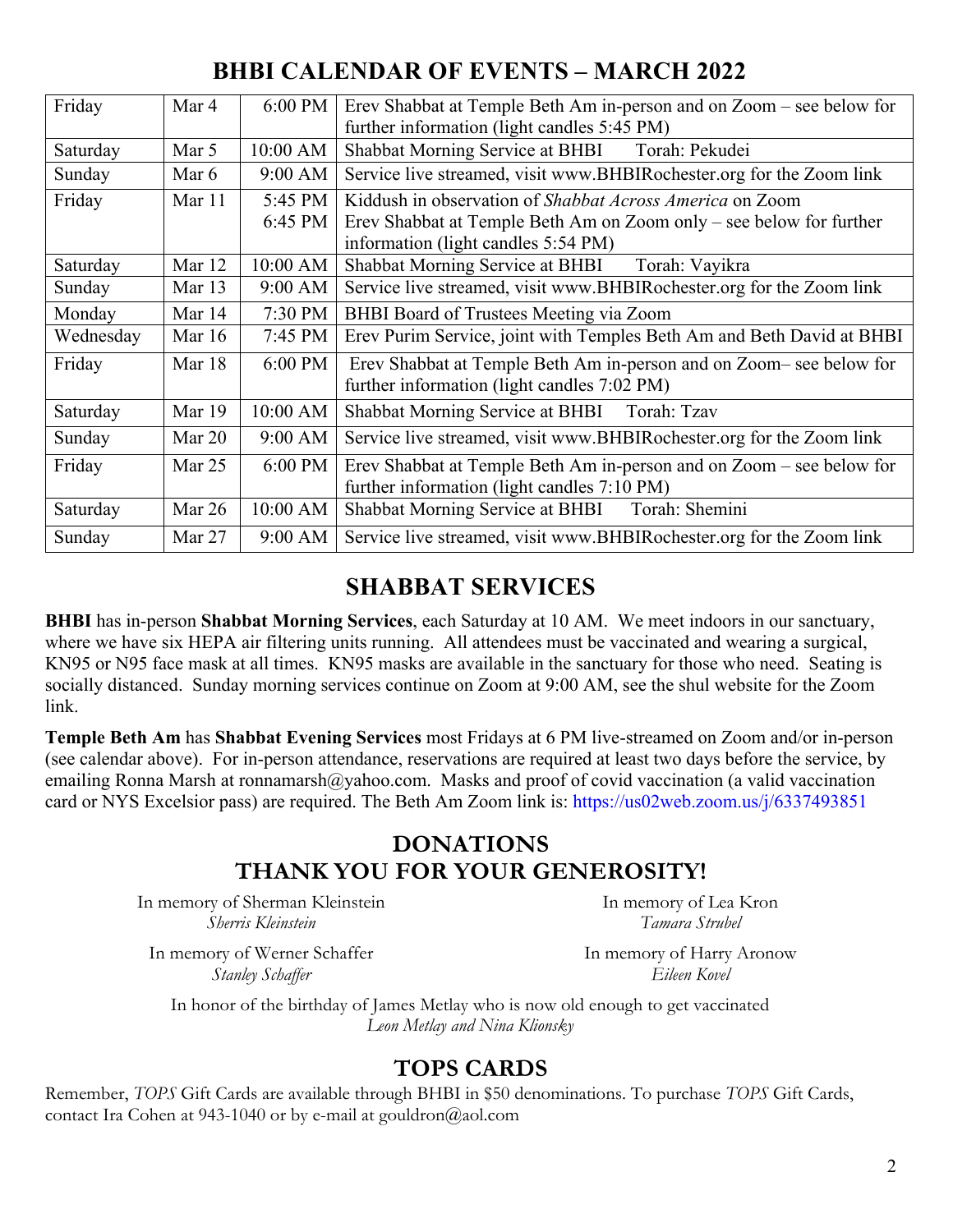## **YAHRZEITS**

At the following Shabbat Services we will read the names of our late loved ones whose Yahrzeits will occur on that Shabbat or during the following week.

| Mar $4-5$            | $Adar$ II                             | Mar 11-12                   | Adar II | Mar 18-19         | Adar II | Mar 25-26        | Adar II |
|----------------------|---------------------------------------|-----------------------------|---------|-------------------|---------|------------------|---------|
| Werner Schaffer      | Sherman Kleinstein*<br>$\overline{2}$ |                             | 9       | Abraham Alderman* | 16      | Julie Feuerberg  | 24      |
| Philip Schiff*       | 3                                     | Anna Schiff*                | 9       | Celia Engel*      | 17      | Barnet Stern*    | 26      |
| <b>Betty Glaser</b>  | $\overline{4}$                        | Edith Berkowitz*            | 10      | Max Levy          | 17      | Lea Kron         | 27      |
| Anna Ruderman*       | 4                                     | Fanny Tecler Levinson*      | 10      | Sam Malina*       | 19      | Harris Priceman* | 27      |
| Hyman Sablowsky*     | 4                                     | Jennie Goldstein Robinson*  | 11      | Anna Steinmetz*   | 19      | Rebecca Cohen*   | 28      |
| Emma Sarachan*       | $\overline{4}$                        | Irving Gold                 | 12      | Louis Rickler*    | 20      | Sarah Shulsky*   | 28      |
| Celia Lapides*       | 5                                     | Eva Jenny Cenzer*           | 13      | Harry Aranow*     | 21      | Mollie Wolk*     | 28      |
| Dora Newell*         | 6                                     | Charles Saul Gordon*        | 13      | Leila Markus*     | 21      | Karoline Hess*   | 29      |
| William Schwartz*    | 6                                     | Rose Riwkin*                | 13      | Percy Cohen*      | 22      | Sadie Rose       | 29      |
|                      |                                       | Marion Carton Gulack        | 14      |                   |         | Sam Wolk*        | 29      |
| *Denotes name        |                                       | Charles Ambush*             | 15      |                   |         |                  |         |
| memorialized on      |                                       | Gussie Gillenson Bernstein* | 15      |                   |         |                  |         |
| <b>BHBI</b> Memorial |                                       | Irvin Boyar*                | 15      |                   |         |                  |         |
| Plaque               |                                       | Stanley Muszynski*          | 15      |                   |         |                  |         |

We pray that our mourners will be comforted among all the mourners of Zion and Jerusalem and that the memory of the deceased continues to be a blessing to all who knew them.

### **MEMORIAL PLAQUES**

You can memorialize a friend or loved one on a BHBI memorial plaque. Our memorial plaques are very reasonably priced. For more information, contact Leon Metlay at BHBIRochester@gmail.com.

### **CEMETERY PLOTS**

Did you know that BHBI has designated sections at Stone Road, Britten Road and Mt. Hope Cemeteries and that we sell cemetery plots? If you would like more information, contact Steve Teitel at BHBIRochester@gmail.com.

## **BARUCH DAYAN HA'EMET**

We note with sadness the passing of long time member Sherris Kleinstein. The funeral will take place Tuesday, March 1, at 2 pm in Stone Road Cemetery.

## **AD SPONSORS**

We are always looking for additional businesses that are interested in placing an ad in the BHBI Bulletin. If you know of someone whose business or company may be interested, contact Ira Cohen at 943-1040 or by e-mail at gouldron@aol.com

# **THANKS TO OUR AD SPONSORS**